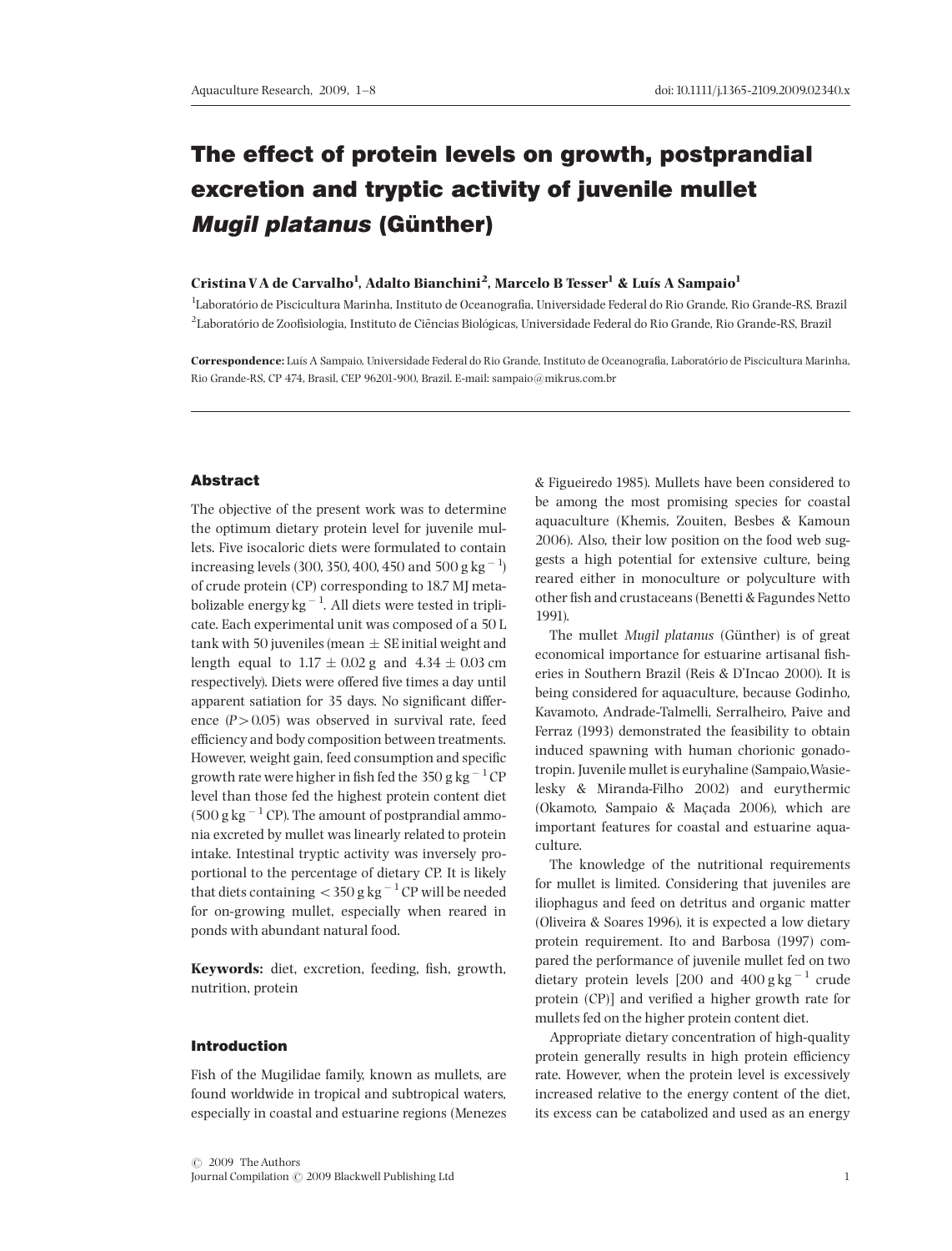source. This process results in reduced growth rate and increased ammonia excretion, which could be harmful to fish health and the environment (McGoogan & Gatlin III 1999).

Because protein is the most expensive component of fish diets, determination of the optimum protein requirement can lead to the development of a diet that will provide high growth rates at a minimum cost (Lee, Kim & Cho 2002).

Considering the importance of protein in fish feed formulations and the poor understanding of protein requirement for juvenile mullet, the objective of the present study was to estimate the optimum dietary protein level for juvenile mullets when fed isoenergetic semi-purified diets under controlled laboratory conditions.

#### Materials and methods

#### Experimental procedures

Juvenile mullets were captured at the Cassino Beach (Rio Grande - RS, Brazil;  $32^{\circ}17'S - 52^{\circ}10'W$ ) and transferred to the Laboratory of Marine Fish Culture of the Federal University of Rio Grande (Southern Brazil), where they were stocked for 2 weeks in a circular tank (1000 L) containing sea water. They were randomly distributed into 15 fibreglass tanks  $(50 L)$ , at a stocking density of one individual per litre (Sampaio, Ferreira & Tesser 2001). The feeding trial was designed in triplicate for each of five treatments. Mullets were fed a commercial diet (INVE – 570 g  $\text{kg}^{-1}$ CP, Dendermonde, Belgium) on the first week. Feed was supplied until apparent satiation. On the following week, they were fed with the intermediate protein level experimental diet  $(400 \text{ g kg}^{-1} \text{ CP})$  five times a day, until apparent satiation. This procedure was performed to adapt fish to the semi-purified diets.

At the beginning of the experiment and every week, 15 fish from each tank were sampled, anaesthetized with 50 ppm benzocaine, and individually measured and weighed. After these procedures, fish were returned to their respective tanks. Initial total length and weight was  $4.34 \pm 0.03$  cm and  $1.17 \pm 0.02$  g respectively. There was no significant difference of initial biomass among tanks ( $P > 0.05$ ). Feeding was suspended 12 h before weight measurements, and mullet resumed feeding immediately after they were returned to their tanks. Dead fish were removed daily from the tanks. At the end of the experiment, all surviving fish were counted to estimate final survival.

Experimental diets were offered until apparent satiation five times a day at 08:00, 11:00, 14:00, 17:00 and 20:00 hours. The amount of food consumed in each tank was registered daily.

Water quality was monitored daily. Temperature and dissolved oxygen were measured with an oxymeter (YSI, model 55 Hexis, Yellow Springs, OH, USA), pH was measured with a pH metre (Hanna Instruments, model HI 221, Woonsocket, RI, USA), salinity was measured with a hand refractometer (Atago, model 103, Tokyo, Japan), while ammonia and nitrite concentrations were determined by colorimetric methods [American Public Health Association (APHA) 2005]. Average water temperature, salinity, pH, dissolved oxygen and ammonia and nitrite concentrations during the experiment was  $24.0 \pm 0.2$  °C,  $29 \pm 0\%$ , 7.93  $\pm$  0.01, 5.67  $\pm$  $0.04 \text{ mg } 0_2 \text{ L}^{-1}$ ,  $0.43 \pm 0.02 \text{ mg} \text{TAN-N L}^{-1}$  and  $0.08\,\pm\,0.01\,\mathrm{mg}\,\mathrm{NO_2\text{-}N}\,\mathrm{L}^{-1}$  respectively.

Detritus deposited at the bottom of the tanks were siphoned out daily. Each tank was maintained in a flow-through mode, with a water exchange rate of  $0.8$  L min  $^{-1}$  (  $\sim 100\%$  h  $^{-1}$ ). Tanks were covered with a net in order to prevent fish from jumping out. Photoperiod was fixed at 14-h light/10-h dark. Water was constantly aerated through air stones. Temperature was kept constant by means of a water bath.

#### Experimental diets

Five semi-purified diets with increasing CP concentrations of 300, 350, 400, 450 and 500 g kg<sup>-1</sup> (dry weight) were tested. Diets were formulated to be isoenergetic [18.7 MJ estimated metabolizable energy  $(ME)$  kg<sup>-1</sup>] (Table 1). As digestible energy values for the ingredients used have not been determined for juvenile mullets, the dietary ME was estimated based on standard physiological fuel values of 16.7 MJ kg  $^{-1}$ for carbohydrate and protein and 37.7 MJ kg $^{-1}$  for lipid (Garling & Wilson Jr 1976). In order to keep the diets isoenergetic, the level of dextrin was reduced accordingly to the protein increase.

Diets were prepared by initially mixing and homogenizing the dry ingredients and subsequently adding oil. After humidification of the mixture with distilled water at 50 $\degree$ C, the homogenate was forced through a meat grinder with 2-mm-diameter holes. Afterwards, pellets were dried in an oven at 50  $\degree$ C for 15 h, broken and sieved through 2 mm sieves. Diets were stored in hermetically sealed plastic bags in a freezer  $(-20 \degree C)$  until use.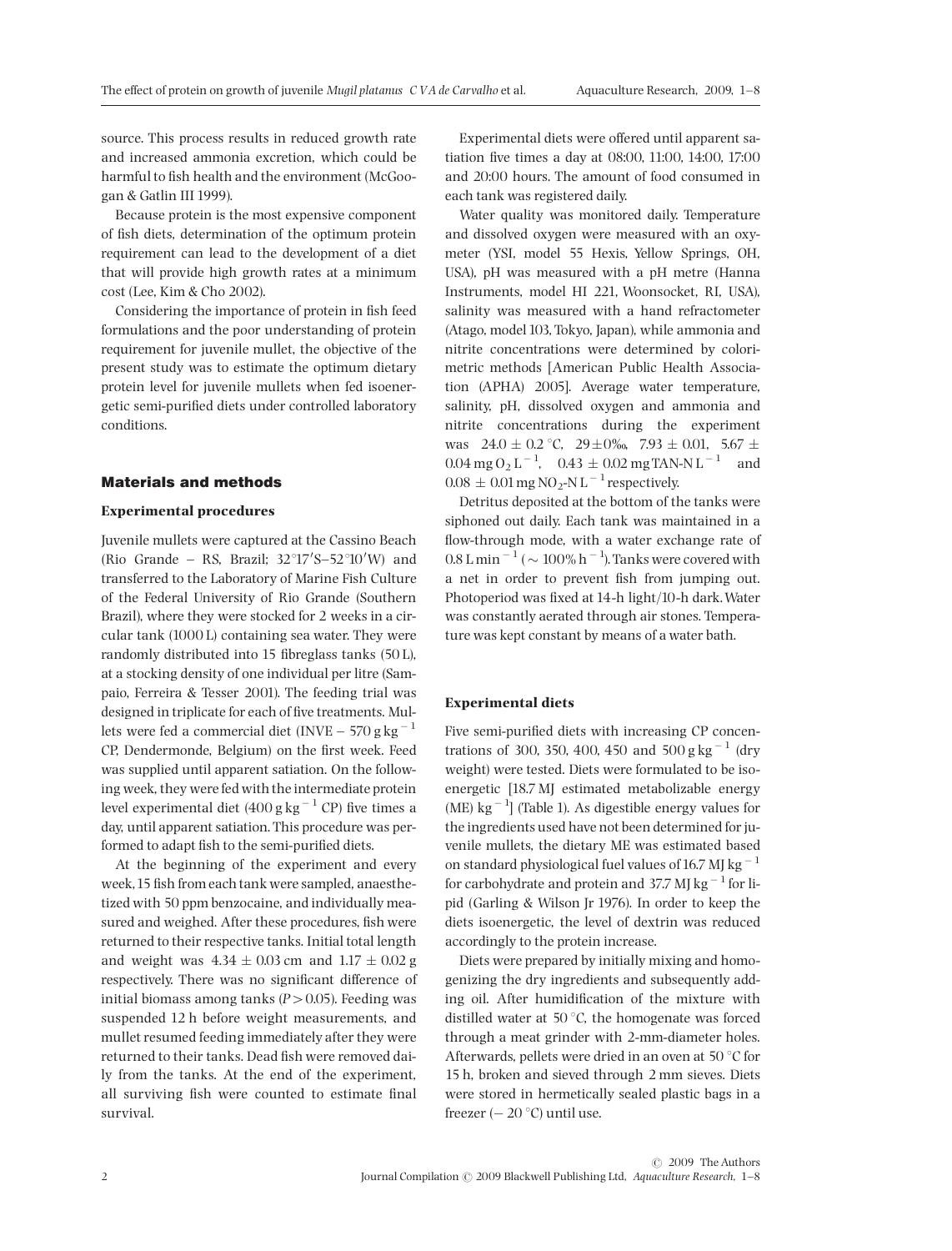Table 1 Formulation and proximate composition of experimental diets

|                                      | Dietary protein level (q kg $^{-1}$ ) |       |       |       |       |
|--------------------------------------|---------------------------------------|-------|-------|-------|-------|
|                                      | 300                                   | 350   | 400   | 450   | 500   |
| Ingredient (g kg <sup>-1</sup> diet) |                                       |       |       |       |       |
| Fish meal*                           | 230                                   | 230   | 230   | 230   | 230   |
| Casein <sup>+</sup>                  | 100                                   | 150   | 200   | 250   | 300   |
| Gelatin <sup>+</sup>                 | 20                                    | 30    | 40    | 50    | 60    |
| Dextrint                             | 395                                   | 335   | 275   | 215   | 155   |
| Cellulose <sup>+</sup>               | 145                                   | 145   | 145   | 145   | 145   |
| Fish oil                             | 62                                    | 62    | 62    | 62    | 62    |
| Min. and vit. premix¶                | 5                                     | 5     | 5     | 5     | 5     |
| Corn starch                          | 43                                    | 43    | 43    | 43    | 43    |
| Proximate composition                |                                       |       |       |       |       |
| Dry matter (DM, %)                   | 91.11                                 | 90.28 | 89.88 | 90.78 | 91.30 |
| Crude protein (% DM)                 | 29.10                                 | 34.95 | 40.36 | 45.47 | 50.98 |
| Crude fat (% DM)                     | 9.16                                  | 9.08  | 8.64  | 9.35  | 8.97  |
| Ash (% DM)                           | 2.83                                  | 2.97  | 2.88  | 2.70  | 3.03  |
| $ME (MJkq^{-1})$                     | 18.6                                  | 18.7  | 18.7  | 18.9  | 18.8  |
| P:E ratio $h$ (q MJ $^{-1}$ )**      | 15.7                                  | 18.7  | 21.6  | 24.0  | 27.1  |

-Fish meal contains (as % of dry matter): crude protein, 80; lipid, 11.8; ash, 9.01. Nicoluzzi (Santa Catarina, RS, Brazil).

 $\dagger$ Synth (Diadema, SP, Brazil). zRhoster (Sao Paulo, SP, Brazil).

§Campestre Ind. e Com. de Óleos Vegetais Ltda (São Paulo, SP, Brazil).

zSocil (Sao Paulo, SP, Brazil) composition/kg of premix: vitamin A 1000 000 IU, vitamin D<sub>3</sub> 500 000 UI, vitamin E 20 000 IU, vitamin K 500 mg, vitamin C 25000 mg, vitamin B<sub>1</sub> 500 mg, vitamin  $B_2$  1750 mg, vitamin  $B_6$  1125 mg, Ca pantothenate 5000 mg, folic acid 250 mg, biotin 50 mg, niacin 5000 mg, vitamin  $B_{12}$ 24 mg, iron 13700 mg, selenium 75 mg, copper 2000 mg, zinc 20 000 mg, manganese 3760 mg, iodine 100 mg, BHT 250 mg and vehicle 1000 g.

 $\parallel$ Metabolizable energy, calculated from the physiological standard values, where 1kg of carbohydrate (N-free extract), protein and lipid yields 16.7, 16.7 and 37.6 MJ respectively (Garling & Wilson 1976).

\*\*Crude protein metabolizable energy<sup>-1</sup>.

DM, dry matter; ME, metabolizable energy.

#### Diet and whole-body composition analyses

The composition of the experimental diets is shown in Table 1. Diet dry matter (DM) was obtained by keeping samples at 105 °C for 5 h. Ash content was determined after sample incineration at  $550^{\circ}$ C. Lipid content was determined by ether extraction with a Soxhlet extractor. Crude protein content was determined using the Kjeldahl method (N 6.25). All analyses followed the Association of Official Analytical Chemists (AOAC) (1995) standard procedures.

Thirty fish were sampled at the beginning of the experiment. At the end of the experiment (day 35), 10 juveniles were sampled from each tank for wholebody composition analyses. Mullets were individually weighed, sacrificed on ice and frozen  $(-20^{\circ}C)$ until analysis. Fish sampled from each tank were pooled, grinded, homogenized and had their body composition analysed. Moisture, ash, fat and CP content were determined according to the same procedure described for the diet analyses (AOAC 1995). Proximal compositions of diets and fish whole body were performed in triplicate.

#### Postprandial ammonia excretion

At the end of the feeding trial, remaining fish were not fed for a period of 48 h to ensure complete evacuation of any food from the gut. On the morning of the third day, tanks were thoroughly cleaned, water was 100% renewed and water flow was discontinued. Afterwards, fish in all tanks were fed the appropriate diet until apparent satiation for 1h and debris were siphoned out. The amount of diet ingested by fish in each tank was registered. Total ammonia (TAN) was determined before fish were fed and then 4 h after feeding, following the method described by APHA (2005). Excretion rates were calculated based on the difference between final and initial concentration of TAN, using the following equation: Excretion rate =  $[(C_f - C_i)] \times V/(W \times t)$ , where  $C_f$  is the final TAN concentration (mg  $L^{-1}$ );  $C_i$  is the initial TAN concentration (mg L<sup>-1</sup>); W is the wet body weight  $(kg)$  of the fish; t is the time (h). Water temperature, salinity, dissolved oxygen concentration and pH during the 24 h were 24  $\pm$  0.5 °C, 28.8  $\pm$  0.0‰, 5.40  $\pm$  $0.2$  mg O<sub>2</sub> L  $^{-1}$  and 7.84  $\pm$  0.0 respectively.

## Trypsin assay

The effect of dietary protein level on the intestinal trypsin activity was evaluated at the end of the experiment. Three juveniles were sampled from each tank and immediately frozen in liquid nitrogen  $(-196 °C)$ . The intestine was dissected on an ice plate and processed in a Potter micro-homogenizer (Micro Potter Sartorius, Goettingen, Germany) (1mg sample  $- 2 \mu$ L buffer) using cold Tris-HCl buffer (0.1M, pH 8.0) containing  $CaCl<sub>2</sub>$  (0.02 M). The homogenate was centrifuged at  $6000 \times g$  for 60 min at  $4^{\circ}$ C (Micro 22R, Hettich Zentrifugen, Global Medical Instrumentation, Ramsey, MN, USA). The supernatant was used for enzyme activity assays and protein content analysis. Tryptic activity measurement was performed using a fluorescence technique adapted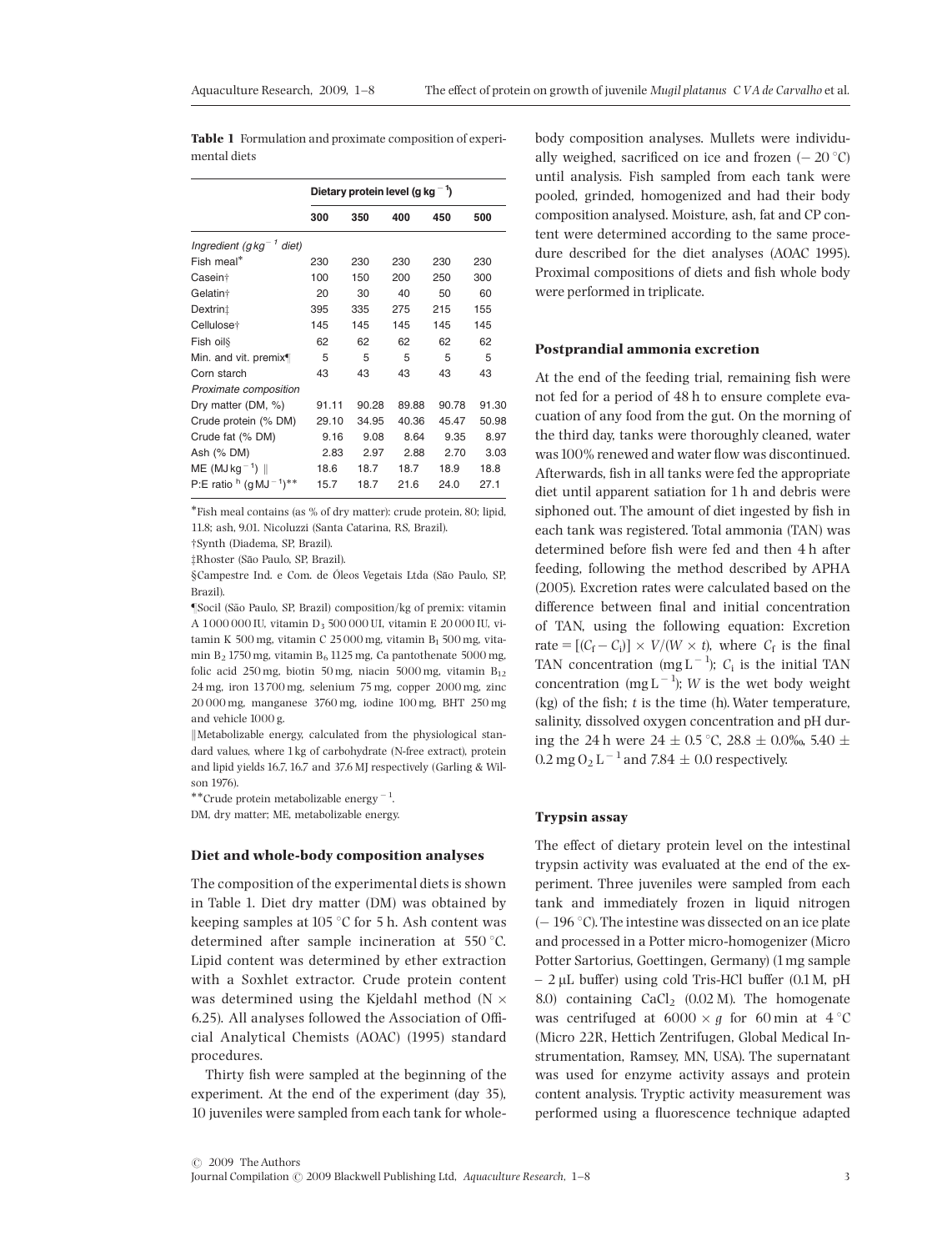from Ueberschär (1988). The reaction was performed with  $250 \mu L$  of N $\alpha$ -carbobenzoxy-L-arginine-4-methylcoumarinyl-7-amide (CBZ-L-Arg-MCA) solution  $(0.2 \text{ mM})$  as substrate and  $10 \text{ uL}$  of sample supernatant. Increase in fluorescence emission at 450 nm (excitation at 355 nm) was measured every 2 min for 30 min (Victor 2, Perkin-Elmer, Waltham, MA, USA). Only the linear portion of the fluorescence response over time was considered for enzyme activity calculations. Trypsin activity was normalized by the protein concentration in the sample supernatant. Protein was determined using a commercial reagent kit (Proteínas Totais®; Doles, Goiânia, GO, Brazil) based on the Biuret assay. Trypsin activity was expressed as ng trypsin mg protein  $^{-1}$ .

#### Performance parameters

Effects of different dietary protein levels in juvenile mullets were evaluated using the following parameters: survival  $(S) = [$ (initial number of fish  $-$  number of dead fish)/(initial number of fish)  $\times$  100], weight gain  $(WG) = (final weight - initial weight)$ , specific growth rate  $(SGR) = [(ln final weight - ln in$ itial weight)/(day)  $\times$  100], feed efficiency (FE) = weight gain/feed intake [dry matter (DM)], feed intake  $(FI) = feed$  intake  $(DM)/fish$ , protein intake  $(PI)$  = protein intake  $(DM)/fish$ , protein efficiency ratio  $(PER)$  = weight gain/protein consumption  $(DM)$ and apparent net protein utilization  $(ANPU) =$  $100 \times$  [(final weight  $\times$  final body protein con $tent$ ) – (initial weight  $\times$  initial body protein content)]/(total dry protein intake).

# Experimental design, statistical analysis and estimation of protein requirement

The experimental design was entirely randomized, with five treatments (300, 350, 400, 450 and 500 g kg $^{-1}$  CP) tested in triplicate. Data obtained are expressed as means  $\pm$  standard error. Before statistical procedures, data were tested for homogeneity of variance and normality using Levene and Kolmogorov-Smirnov tests respectively. Data were subjected to one-way analysis of variance (ANOVA) followed by the Tukey's HSD test when significant differences were detected. A significance level of 95% was adopted in all tests. The relationship between PI and postprandial ammonia excretion rate and between protein content of the diet and trypsin activity was analysed by linear regression.

Table 2 Whole-body composition (wet matter basis,  $g kg<sup>-1</sup>$ ) of juvenile mullet Mugil platanus after 35 days of feeding on diets containing increasing levels of dietary protein<sup>\*</sup>

| <b>Dietary</b> | Dry         | Crude            | Crude       | Ash                        |
|----------------|-------------|------------------|-------------|----------------------------|
| protein        | matter      | protein          | fat         |                            |
| 300            | $283.6 + 1$ | $150.4 + 4^{b}$  | $99.0 + 1$  | $37.5 + 0^b$               |
| 350            | $289.2 + 1$ | $165.1 + 3^a$    | $100.3 + 1$ | 39.0 $\pm$ 1 <sup>ab</sup> |
| 400            | $2824 + 2$  | $152.7 + 1^{b}$  | $96.5 + 1$  | $3.70 + 0^b$               |
| 450            | $288.2 + 0$ | $160.6 + 1^{ab}$ | $96.1 + 1$  | 38.7 $\pm$ 0 <sup>ab</sup> |
| 500            | $288.8 + 1$ | $163.5 + 2^a$    | $99.2 + 1$  | $40.5 + 0^a$               |

\*Data are mean values ( $\pm$  standard error) of three replicates. Initial whole body composition was  $260.1\,\mathrm{g\,kg}^{-1}$  dry matter, 592.5 g kg<sup>-1</sup> protein, 323.9 g kg<sup>-1</sup> lipid and 158.3 g kg<sup>-1</sup> ash. Means  $(n = 3)$  in each column followed by different letters are

significantly different  $(P<0.05)$ .

## Results

Proximate body composition of juvenile mullet fed diets with different dietary protein content is summarized in Table 2. Fish whole-body protein, fat, ash and moisture contents were not influenced by dietary protein level  $(P > 0.05)$ . Survival was not influenced by the protein level of the diets  $(P > 0.05)$  (Table 3).

The present study was based on a dose-response design. Specific growth rate of juvenile mullet fed diets containing  $350 \text{ g kg}^{-1}$  CP was significantly higher ( $P < 0.05$ ) than fish fed  $500$  g kg<sup>-1</sup> CP diet. However, it did not differ  $(P>0.05)$  between diets with 300, 350, 400 and 450 g kg<sup> $-1$ </sup> CP (Table 3). Growth differences between fish fed different CP diets occurred only after 3 weeks of study and the same trend continued until the end of the experiment (Fig.1).

Feed intake was significantly higher for fish fed diets with 300 and 350 g kg<sup>-1</sup> CP compared with those fed the highest dietary protein content  $(500 \text{ g kg}^{-1} \text{ CP})$ . Despite the tendency of lower FI of diets with protein concentration higher than  $350$  g kg<sup>-1</sup> CP, protein consumption increased  $(P<0.05)$  as dietary protein content was increased (Table 3).

Feed efficiency did not change  $(P>0.05)$  between fish fed the different experimental diets. However, PER was higher ( $P < 0.05$ ) for fish fed the lowest dietary protein level (300 g kg<sup>-1</sup> CP) than for fish fed the highest dietary protein content (500 g kg $^{-1}$  CP). Apparent net protein utilization of fish fed diets containing 300 and 350 g kg<sup>-1</sup> CP was higher ( $P < 0.05$ ) than of fish fed 450 and  $500 g kg<sup>-1</sup>$  protein diets. However, these results did not differ significantly  $(P>0.05)$  from ANPU of fish fed the intermediate dietary protein content (400 g kg $^{-1}$  CP) (Table 3).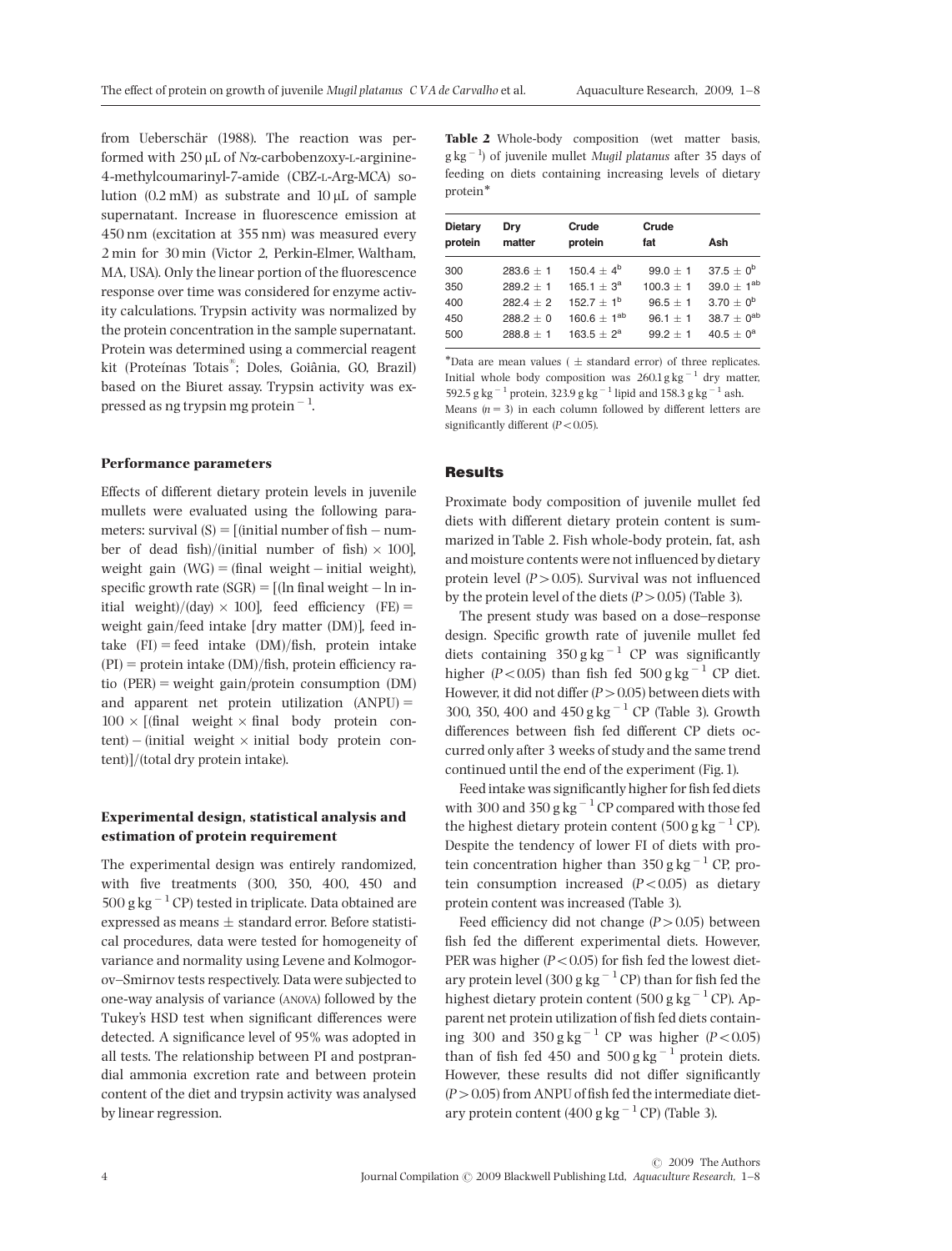| <b>Parameters</b>                     | Dietary protein level (q kg $^{-1}$ ) |                         |                     |                              |                              |  |  |
|---------------------------------------|---------------------------------------|-------------------------|---------------------|------------------------------|------------------------------|--|--|
|                                       | 300                                   | 350                     | 400                 | 450                          | 500                          |  |  |
| Initial weight (g)                    |                                       |                         | $1.17 \pm 0.02$     |                              |                              |  |  |
| Survival (%) <sup>+</sup>             | $97.5 \pm 0.6$                        | $95.7 \pm 3.4$          | $96.3 \pm 2.2$      | $98.8 \pm 0.6$               | $88.4 \pm 2.6^{\text{ns}}$   |  |  |
| SGR $(%)$ <sup><math>\pm</math></sup> | $3.59 \pm 0.1^{ab}$                   | $3.84 \pm 0.2^a$        | $3.60 \pm 0.1^{ab}$ | $3.40 \pm 0.1^{ab}$          | $3.01 \pm 0.1^b$             |  |  |
| FE $(\%)\$                            | $0.36 \pm 0.0$                        | $0.39 \pm 0.0$          | $0.42 \pm 0.0$      | $0.41 \pm 0.0$               | $0.37 \pm 0.0$ <sup>ns</sup> |  |  |
| FI (gfish <sup>-1</sup> )             | $8.06 \pm 0.2^{\rm a}$                | $8.34 \pm 0.47^{\rm a}$ | $6.92 \pm 0.4^{ab}$ | 6.94 $\pm$ 0.4 <sup>ab</sup> | $6.16 \pm 0.1^b$             |  |  |
| PI (gfish <sup>-1</sup> )             | $2.34 + 0.1^b$                        | $2.92 \pm 0.1^{ab}$     | $2.79 + 0.2^{ab}$   | $3.16 + 0.2^a$               | $3.14 \pm 0.1^a$             |  |  |

Table 3 Survival, growth performance and feed utilization by juvenile mullet Mugil platanus fed diets containing graded levels of protein for 35 days-

ANPU (%)  $\dagger$  62.00  $\pm$  4.5<sup>a</sup> 62.89  $\pm$  0.9<sup>a</sup> 53.92  $\pm$  0.9<sup>ab</sup> 48.68  $\pm$  1.6<sup>bc</sup> 40.38  $\pm$  3.3<sup>c</sup> \*Mean ± standard error of three replicates. Values within the same rows having different superscripts are significantly different  $(P < 0.05)$ .

\* 1.23  $\pm$  0.1<sup>a</sup> 1.12  $\pm$  0.0<sup>ab</sup> 1.04  $\pm$  0.1<sup>ab</sup> 0.90  $\pm$  0.0<sup>bc</sup> 0.74  $\pm$  0.1<sup>c</sup>

 $\dagger$ Survival = [(initial number of fish – number of dead fish)/(initial number of fish)  $\times$  100].<br> $\ddagger$ SCR = [(lp final weight = lp initial weight)/dex]  $\times$  100

 $\ddagger$ SGR = [(ln final weight – ln initial weight)/day]  $\times$  100.

 $\S$ FE = [weight gain/feed intake].

 $\P$ FI = feed intake/fish.<br> $\|$ PI = protein intake/fish.

PER<sup>\*\*</sup>

 $\begin{aligned} \|\text{PI} & = \text{protein intake/fish.} \*^* \text{PER} = [\text{weight gain/protein intake}]. \end{aligned}$ 

 $\dagger$ †ANPU = [(final weight  $\times$  final body protein) – (initial weight  $\times$  initial body protein)]/(total dry protein intake)  $\times$  100.<br>NS papeiraificant: SCP exacitie gravity rate EE food officiency EL food intake) PL pro NS, nonsignificant; SGR, specific growth rate; FE, feed efficiency; FI, feed intake; PI, protein intake; PER, protein efficiency ratio; ANPU, apparent net protein utilization.





Figure 2 Postprandial ammonia excretion rate as a function of protein intake for juvenile mullet Mugil platanus. Values are expressed as mean  $\pm$  standard error.

Figure 1 Growth of juvenile Mugil platanus fed diets containing increasing levels of protein for 35 days.Values are mean  $\pm$  standard error of triplicate feeding groups. Points within the same day having different superscripts are significantly different ( $P < 0.05$ ).

An inverse relationship was observed between the intestinal trypsin activity of mullets and the dietary protein level (Fig. 3).

The amount of protein ingested by juvenile mullets during the excretion trial was influenced by the dietary protein. Feed intake of fish fed the diet with the highest protein content  $(500 \text{ g kg}^{-1} \text{ CP})$  was lower than all other treatments, and they actually ingested the smallest amount of protein. Postprandial ammonia excretion was directly proportional to the amount of protein ingested and it was adequately described by a linear model (Fig. 2).

### **Discussion**

The dietary protein levels tested did not affect final whole body composition of mullet. Therefore, body composition is not an indicator of protein requirement for juvenile mullets, whereas growth, PER and ANPU reflected the protein requirement. Similar results have been found for juvenile red tailed tinfoil (Barbodes altus, Günther) (Elangovan & Shim 1997) and juvenile Mexican silverside (Menidia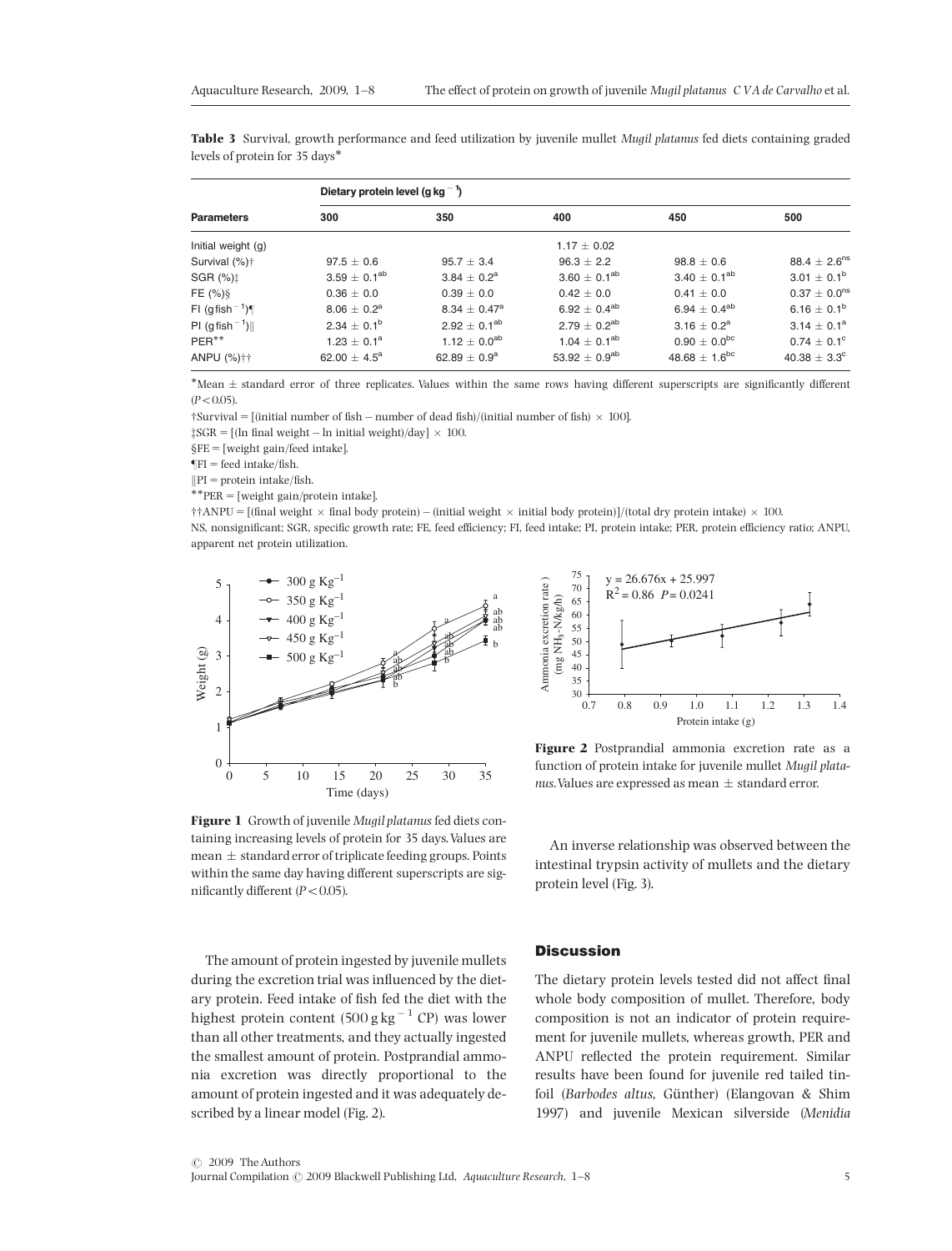

Figure 3 Intestinal tryptic activity in juvenile mullet Mugil platanus fed diets containing increasing levels of protein. Values are expressed as mean  $\pm$  standard error.

estor, Jordan 1879) (Martínez-Palacios, Ríos-Durán, Ambriz-Cervantes, Jauncey & Ross 2007). On the other hand, body protein content increased when the dietary protein level was above the minimum protein requirement for the bydian perch (Bidyanus bidyanus, Mitchell) (Yang, Liou & Liu 2002).

Weight gain of juvenile mullet increased with increasing dietary protein level up to  $350$  g kg<sup>-1</sup> CP. Thereafter a trend for growth depression as the protein content of the diet was increased was observed, especially at 500 g kg  $^{-1}$  CP. Studies with several teleosts have reported similar growth responses in fish, with manifestation of growth depression in response to excessive levels of dietary protein (Papaparaskeva-Papoutsoglou & Alexis 1986; Horn, Mailhiot, Fris & McClanahan 1995; Elangovan & Shim 1997; Yang et al. 2002; Jana, Garg, Barman, Arasu & Patra 2006; Martínez-Palacios et al. 2007).

Reduction of growth was accompanied by reduced feed ingestion at higher protein content diets. Feed consumption by the omnivorous white seabream Diplodus sargus L. was higher when they were offered a diet with low protein content (170 g  $kg^{-1}$  CP) compared with a diet with a higher protein level  $(270 \text{ g kg}^{-1} \text{ CP})$ , possibly trying to compensate the lower dietary protein content (Sá, Pousão-Ferreira & Oliva-Teles 2008). Similar result was observed by Horn et al. (1995), where the monkeyface prickleback (Cebidichthys violaceus, Girad), an herbivorous marine fish, markedly reduced their food consumption with an increase in dietary protein. The same behaviour was observed for the omnivorous rohu (Labeo rohita, Hamilton) (Satpathy, Mukeherjee & Ray 2003) and silver barb (Puntius gonionotus, Bleeker) (Mohanta, Mohanty, Jena & Sahu 2008).

It is important to notice that anorexia has been shown to be induced by excess dietary protein. Veldhorst, Smeets, Soenen, Hochstenbach-Waelen, Hursel, Diepvens, Lejeune, Luscombe-Marsh and Westerterp-Plantenga (2008) listed four mechanisms that may contribute to the protein-induced satiety: altered concentration of satiety hormones, increased energy expenditure, higher concentration of metabolites (i.e., amino acids) and gluconeogenesis. Besides that, the proportion of protein to energy was increased as the protein content of the diets increased. The higher protein to energy ratio also resulted in reduced growth for other species, as the excess protein is used as energy source and not for growth (Horn  $et$  al. 1995; Elangovan & Shim 1997; Martínez-Palacios et al. 2007).

Energy content is thought to be one of the major criteria controlling FI in fish (Lee & Putnam 1973; Glencross 2006; Mohanta et al. 2008), along with other factors including fish size, temperature or food palatability. However, in the present work fish were fed isoenergetic diets and seemed to control ingestion according to dietary protein level, probably trying to adjust FI to meet their protein requirement (Horn et al. 1995; Martínez-Palacios et al. 2007).

Feed efficiency of juvenile mullet was not affected by dietary protein level in the present study. However, in other studies the increase in dietary protein above a determined level produced a significant decrease in FE (Elangovan & Shim 1997; Yang et al. 2002).

Results from the present study indicated a reduction on PER with increasing dietary protein content. Similar results were reported for the omnivorous red tailed tinfoil (Elangovan & Shim 1997), for the carnivorous Asian redtail catfish (Mystus nemurus, Valenciennes) (Ng, Soon & Hashim 2001), omnivorous Spinibarbus hollandi, Oshima (Yang, Lin, Liou & Peng 2003), and for the piscivorous olive flounder (Paralichthys olivaceus,Temminck & Schlegel) (Kim,Wang, Choi, Park & Bai 2004). These authors suggested that protein in excess to the amount needed for growth is catabolized and used as energy source. The increased ammonia excretion observed for mullet fed excess protein corroborates this idea. In the same manner, ANPU decreased linearly when the dietary protein level of the diet was above  $350 g kg^{-1}$ . Yang *et al.* (2002) also reported a higher ANPU for bydian perch with a lower dietary PI.

Postprandial ammonia excretion can be an indicator of dietary protein adequacy and it is directly related to PI (Merino, Piedrahita & Conklin 2007). Usually, nitrogenous excretion increases linearly with increasing feed consumption (Sun, Chen, Huang & Wang 2006). Similar results were found for monkeyface prickleback (Horn et al. 1995), bydian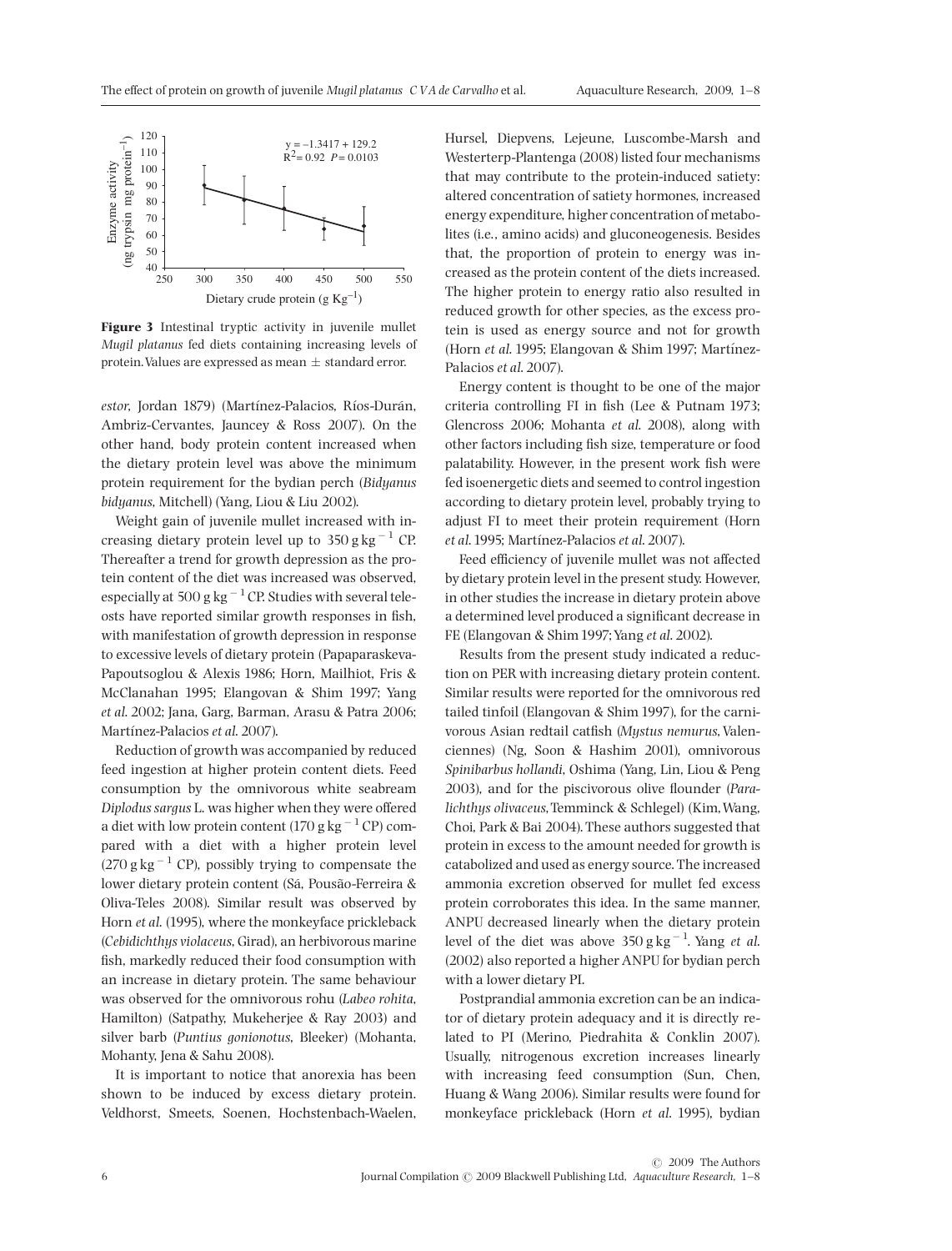perch (Yang et al. 2002) and the juvenile mullet in the present study.

Trypsin activity decreased with increasing dietary protein levels. A reduction in trypsin activity has also been shown for other species when fish are fed diets with protein content in excess of their requirement (Jana et al. 2006; Mohanta et al. 2008).

Dietary protein requirement vary between species, with carnivorous fish generally showing higher values than omnivorous and herbivorous species [National Research Council (NRC) 1993]. Comparison of protein requirement among fish species is complicated due to differences in fish size, diet formulation and culture conditions tested (Elangovan & Shim 1997). However, the result obtained in this experiment with mullet is comparable with the protein requirements reported for juveniles of other omnivorous species, such as common carp Cyprinus carpio L. 350 g kg<sup>-</sup> 1 CP (NRC 1993), ayu (Plecoglossus altive*lis,* Temminck & Schlege)  $380$  g kg  $^{-1}$  CP (Lee *et al.* 2002), jundia (Rhamdia quelen, Quoy & Gaimard) 373 g kg $^{-1}$  CP (Meyer & Fracalossi 2004) and milkfish (Chanos chanos, Forsskål)  $400\,\mathrm{g}\,\mathrm{kg}^{-1}$  CP (Jana et al. 2006). However, Papaparaskeva-Papoutsoglou and Alexis (1986) determined a very low protein requirement (240 g kg  $^{-1}$  CP) for juvenile grey mullet Mugil capito, Cuvier, whileYoshimatsu, Furuichi and Kitajima (1992) estimated a higher dietary protein requirement  $(400 \text{ g kg}^{-1} \text{ CP})$  for juvenile redlip mullet (Liza haematocheila,Temminck & Schlegel). Differences observed could be associated with methodological procedures adopted in each study.

Ito and Barbosa (1997) observed a higher growth rate of mullet when fed on a diet containing  $400$  g kg<sup>-1</sup> CP compared with a diet with lower protein content  $(200 \text{ g kg}^{-1} \text{ CP})$ . However, it is also important to notice that optimum dietary requirement is higher for young animals (Yoshimatsu et al. 1992), and as such, it is likely that diets containing  $<$  350 g kg<sup>-1</sup> CP will be needed for on-growing mullet, especially when reared in ponds with abundant natural food.

## Acknowledgments

C.V. A. Carvalho is a student of the Graduate Program in Aquaculture at FURG and is supported by CAPES. A. Bianchini (# 300906/2006-4) and L.A. Sampaio  $(\# 301673/2006-3)$  are research fellows of the Brazilian CNPq. This work was supported by grants provided by FAPERGS (06/14056) and CNPq (477171/ 2006-0).

#### References

- American Public Health Association (APHA). (2005) Standard Methods for the Examination of Water and Wastewater, 21st edn. APHA,Washington, DC, USA,1193pp.
- Association of Official Analytical Chemists (AOAC). (1995) Official Methods of Analysis. AOAC, Arlington, VA, USA, 1298pp.
- Benetti D.D. & Fagundes Netto E.B.F. (1991) Preliminary results on growth of mullets (Mugil liza and Mugil curema) fed artificial diets. Journal of the World Aquaculture Society 22,115^122.
- Elangovan A. & Shim K.F. (1997) Growth response of juvenile Barbodes altus fed isocaloric diets with variable protein levels. Aquaculture 158, 321-329.
- Garling D.L. Jr & Wilson R.P. (1976) Optimum dietary protein to energy ratio for channel catfish fingerlings, Ictalurus punctatus. Journal of Nutrition 106, 1368-1375.
- Glencross B. (2006) The nutritional management of barramundi, Lates calcarifer  $-$  a review. Aquaculture Nutrition  $12.291 - 309.$
- Godinho H.M., Kavamoto E.T., Andrade-Talmelli E.F.de., Serralheiro P.C.S., Paive P. & Ferraz E.M. (1993) Induced spawning of the mullet Mugil platanus Günther, 1880, in Cananéia, São Paulo, Brazil. Boletim do Instituto de Pesca 20, 59-66.
- Horn M.H., Mailhiot K.F., Fris M.B. & McClanahan L.L. (1995) Growth, consumption, assimilation and excretion in the marine herbivorous fish Cabidichthys violaceus (Girard) fed natural and high protein diets. Journal of Experimental Marine Biology and Ecology  $190, 97-108$ .
- Ito K. & Barbosa J.C. (1997) Nível protéico e proporção de proteína de origem animal em dietas artificiais para a tainha, Mugil platanus. Boletim do Instituto de Pesca 24, 111-117.
- Jana S.N., Garg S.K., Barman U.K., Arasu A.R.T. & Patra B.C. (2006) Effect of varying dietary protein levels on growth and production of Chanos chanos (Forsskal) in inland saline groundwater: laboratory and field studies. Aquaculture International  $14$ , 479-498.
- Khemis I.B., Zouiten D., Besbes R. & Kamoun F. (2006) Larval rearing and weaning of thick lipped grey mullet (Chelon labrosus) in mesocosm with semi-extensive technology. Aquaculture 259, 190-201.
- Kim K.W.,Wang X., Choi S.M., Park G.J. & Bai S.C. (2004) Evaluation of dietary protein-to-energy ratio in juvenile olive flounder Paralichthys olivaceus (Temminck et Schlegel). Aquaculture Research 35, 250-255.
- Lee D.J. & Putnam G.B. (1973) The response of rainbow trout to varying protein energy ratios in a test diet. Journal of Nutrition 103, 916-922.
- Lee S.M., Kim D.J. & Cho S.H. (2002) Effects of dietary protein and lipid level on growth and body composition of juvenile ayu (Plecoglossus altivelis) reared in sea water. Aquaculture Nutrition 8, 53-58.
- Martínez-Palacios C.A., Ríos-Durán M.G., Ambriz-Cervantes L., Jauncey K.J. & Ross L.G. (2007) Dietary protein